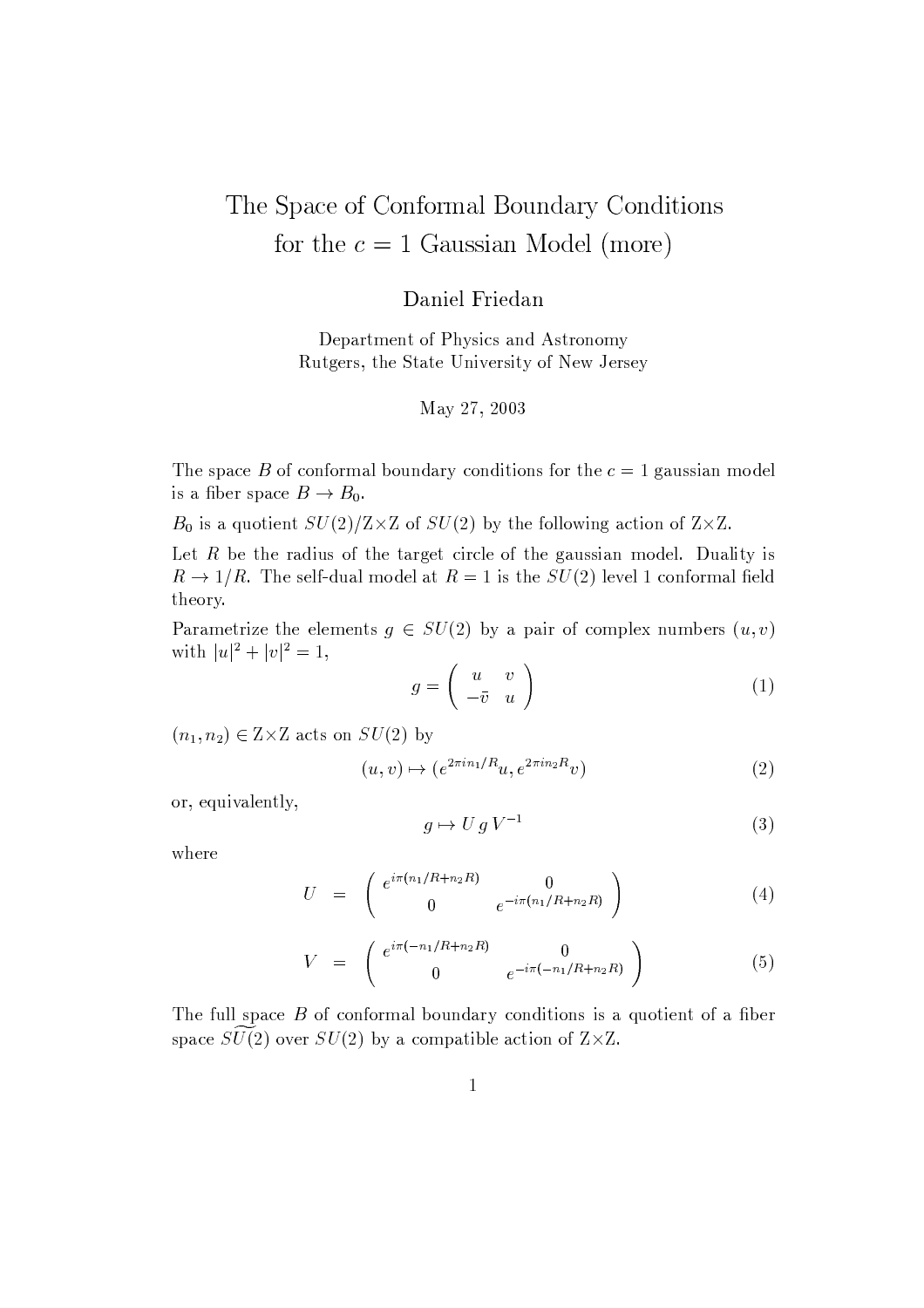To make  $\widetilde{SU(2)}$ , remove the circle  $v = 0$  from  $SU(2)$  and replace it by its covering space, the real line. Parametrize this real line by  $\theta_1$ , with covering map  $\theta_1 \mapsto (e^{i\theta_1}, 0)$ .

Likewise, remove the circle  $u = 0$  and replace it by its covering space, another real line. Parametrize this real line by  $\theta_2$ , with covering map  $\theta_2 \mapsto (0, e^{i\theta_2})$ .

 $\widetilde{SU(2)}$  is a covering group of  $SU(2)$  in the obvious way. As a point set,  $SU(2) = R \cup (SU(2) - S^1 - S^1) \cup R$ . Its topology is described below.

Let  $(n_1, n_2) \in Z \times Z$  act on  $\widetilde{SU(2)}$  by

$$
(u, v) \mapsto (e^{2\pi i n_1/R}u, e^{2\pi i n_2 R}v) \tag{6}
$$

$$
\theta_1 \quad \mapsto \quad \theta_1 + 2\pi n_1/R \tag{7}
$$

$$
\theta_2 \quad \mapsto \quad \theta_2 + 2\pi n_2 R \tag{8}
$$

As before, this action has the form  $\tilde{g} \mapsto \tilde{U} \tilde{g} \tilde{V}^{-1}$  for  $\tilde{g} \in S\tilde{U}(2)$ , where the  $\tilde{U}$ and the  $\tilde{V}$  represent the gaussian model momentum lattice and dual lattice in  $\widetilde{SU(2)}$ .

B is the quotient of  $\widetilde{SU(2)}$  by this action of  $Z\times Z$ .

The actions of  $Z\times Z$  are compatible with the covering  $S\widetilde{U}(2) \rightarrow SU(2)$ , so the quotient is a fiber space  $B \to B_0$ .

The circle  $u = 0$  in  $SU(2)$  becomes in  $B_0$  a quotient  $S^1/Z$  where Z acts by  $v \to e^{2\pi i n_2 R} v$ . The fiber in B is a circle of radius R. These are the Dirichelet boundary conditions.

The circle  $v = 0$  in  $SU(2)$  becomes in  $B_0$  a quotient  $S^1/Z$ , where Z acts by  $u \to e^{2\pi i n_1/R}u$ . The fiber in B is a circle of radius  $1/R$ . These are the Neumann boundary conditions (the Dirichelet boundary conditions of the dual  $R \to 1/R$  model).

The topology of  $B$  is not, in general, Hausdorff. Recall that  $B$  is constructed as the spectrum of a commutative  $C^*$ -algebra. B is the set of extreme points of a compact convex space, which is then interpreted as the space of positive measures of weight 1 on  $B$ .  $B$  is embedded in the space of probability measures. A converging sequence in  $B$  can have a limit which is not a point in  $B$ , but a probability measure on  $B$ .

The actions of  $Z \times Z$  are actions in the sense of measure, averaging actions. When R is rational, the actions of  $Z\times Z$  factor through a finite group. Then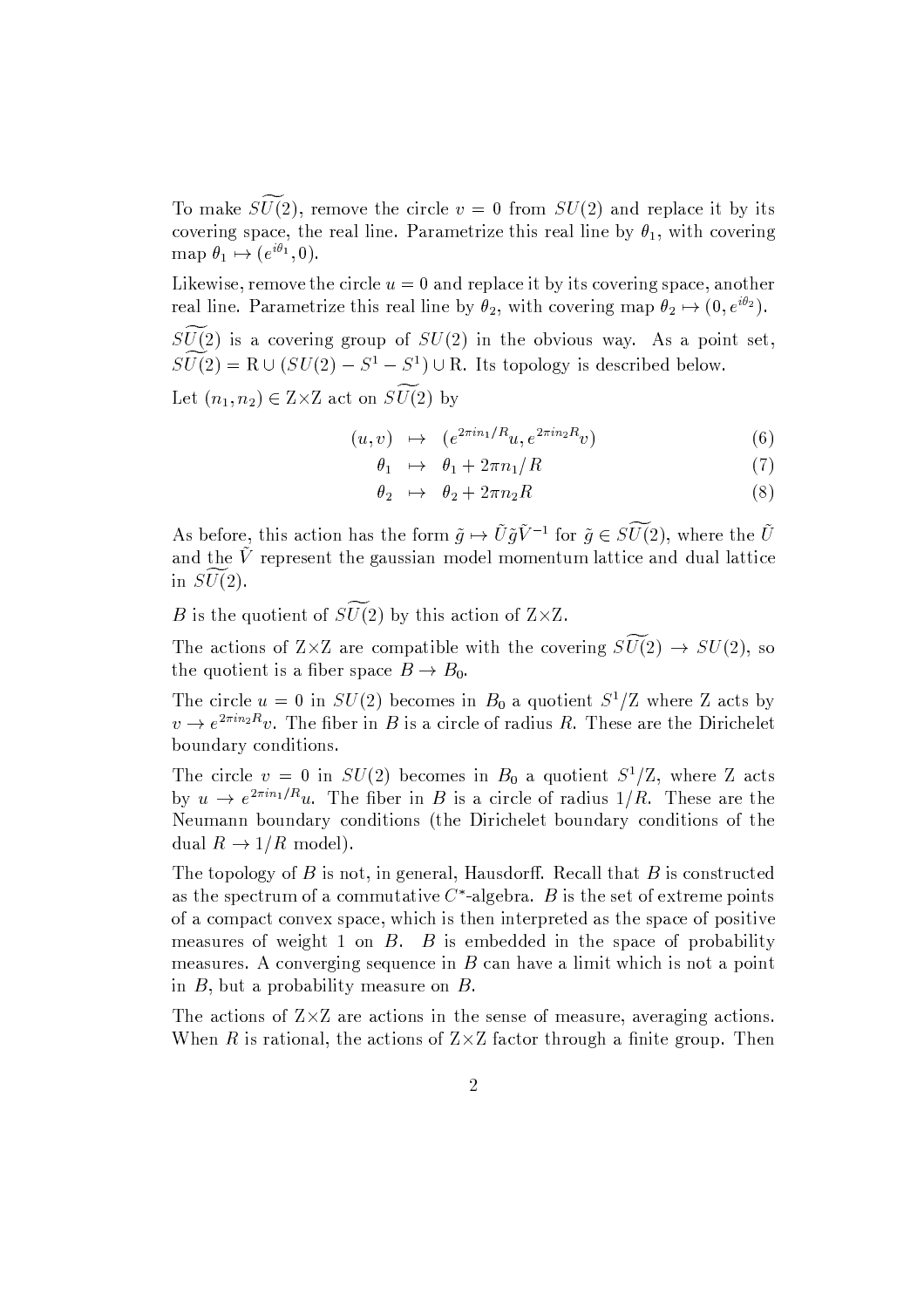the action on point sets is the same as the measure theoretic action. When  $R$ is irrational, the actions of  $Z\times Z$  are ergodic. For example, the circle  $u=0$  in  $SU(2)$  is taken to a single point, represented by the measure which averages over the ergodic action of Z. The averaging action becomes a probability integral. Presumably, there is an elegant interpretation of all this in terms of noncommutative geometry.

The fiber space  $\widetilde{SU(2)} \rightarrow SU(2)$  has a measure theoretic structure, as follows. A sequence in  $SU(2) - S^1 - S^1$  that converges to  $(0, v)$  in  $SU(2)$  converges in  $SU(2)$  to the averaging measure

$$
f(\theta_2) \mapsto \operatorname{Av}_{n_2 \in \mathbb{Z}} f(\theta_2 + 2\pi n_2) \tag{9}
$$

Topologically, the sequence converges to the infinite discrete set of points  $\theta_2$  in  $SU(2)$  that lie over  $(0, v)$ . The limit of the converging sequence is an average over  $Z$  acting on the real line. This average is perhaps a bit delicate to define properly. But there is no difficulty in  $B$ , where the real line has become the circle of radius R ( $\theta_2$  mod  $2\pi R$ ) and the average is over  $\theta_2$  mod  $2\pi$ .

## **Annulus calculations**

The conformal boundary conditions  $b \in B$  correspond to normalized boundary states  $\langle b|$ , normalized so that the partition function of the disk is  $\langle b|0\rangle =$ 1.

The partition function of the annulus with normalized boundary conditions  $b_1, b_2 \in B$ 

$$
F(b_1, b_2) = \langle b_1 | e^{i\pi\tau (L_0 + L_0)} | b_2 \rangle \tag{10}
$$

is calculated by averaging over  $Z \times Z$ .

Write  $B_G$  for the subset  $S^1 \cup S^1$  in B, the Dirichelet and Neumann (dual Dirichelet) boundary conditions, the circles of radius  $R$  and  $1/R$ .

If  $b_1$  and  $b_2$  are both in  $B_G$ , then the annulus partition function  $F(b_1, b_2)$  is the usual partition function of the gaussian model with normalized Dirichelet and Neumann boundary conditions.

If either  $b_1$  or  $b_2$  is in  $B - B_G$  then  $F(b_1, b_2)$  depends only on the projections  $\pi(b_1)$ ,  $\pi(b_2)$  of  $b_1$ ,  $b_2$  to boundary states in  $B_0 = SU(2)/Z \times Z$ . The annulus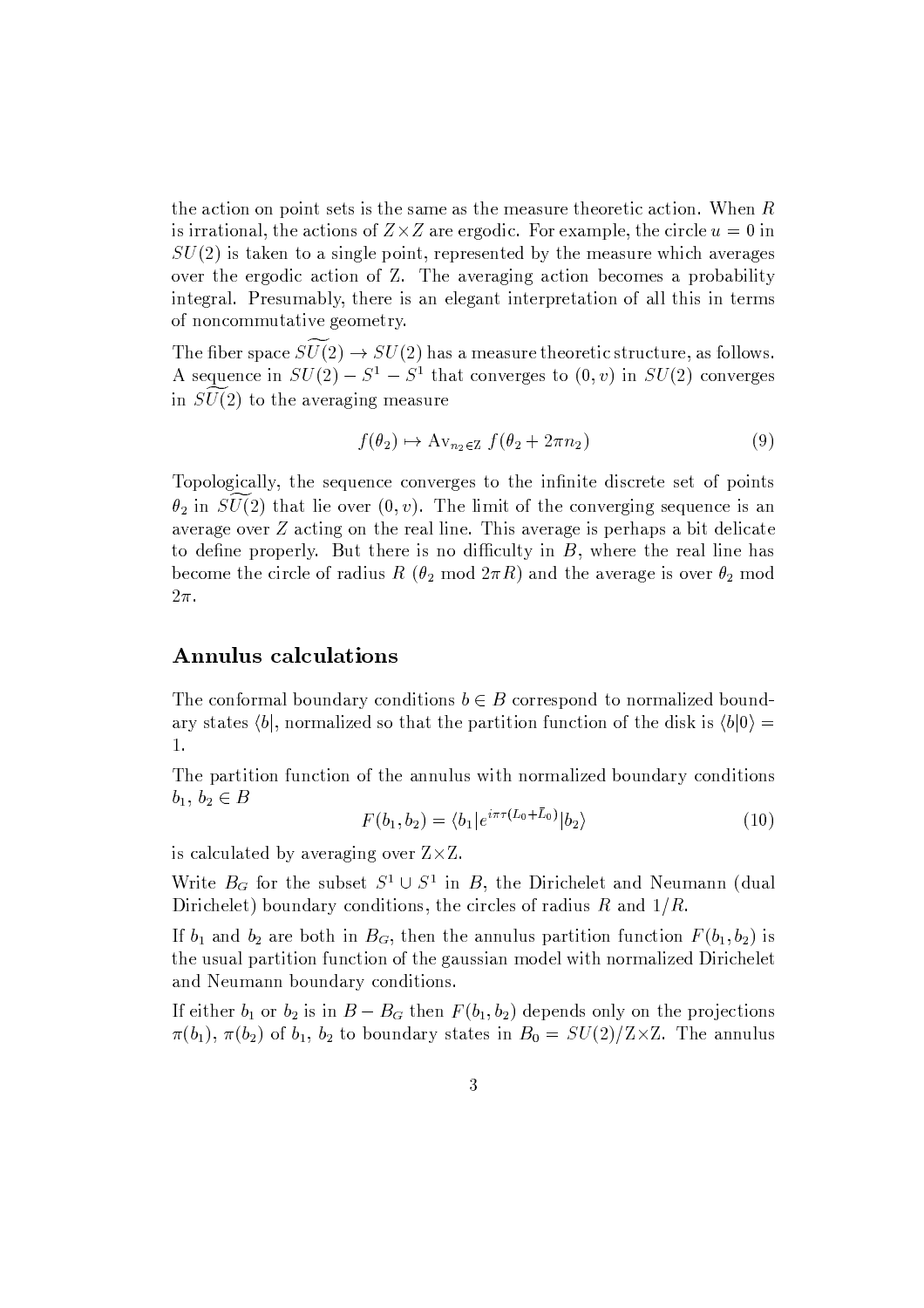partition function is given by averaging the  $SU(2)$  annulus partition functions  $(R = 1)$  over the action of  $Z \times Z$ 

$$
F(b_1, b_2) = \text{Av}_{U, V \in Z \times Z} F(g_1, Ug_2 V^{-1})_{SU(2)} \tag{11}
$$

$$
= \text{Av}_{U,V} \frac{1}{\eta(\tau)} \sum_{j} \left( e^{2\pi i \tau j^2} - e^{2\pi i \tau (j+1)^2} \right) \, \text{tr} \, \rho_j(g_1^{-1} U g_2 V^{-1})
$$

$$
= \text{Av}_{U,V} \frac{1}{\eta(\tau)} \sum_{n \in \mathbb{Z}} e^{2\pi i \tau n^2/4} e^{in\theta(g_1^{-1}Ug_2V^{-1})}
$$
(13)

where  $g_1 \in SU(2)$  is a representative of  $\pi(b_1) \in SU(2)/\mathbb{Z} \times \mathbb{Z}$  and  $g_2 \in SU(2)$ is a representative of  $\pi(b_2) \in SU(2)/\mathbb{Z} \times \mathbb{Z}$ , and where  $\rho_j$  is the spin j representation of  $SU(2)$  and  $\theta(g)$  is given by

$$
2 \cos \theta(g) = \text{tr}(g) \tag{14}
$$

for  $q \in SU(2)$ .

The previous case, when both  $b_1$  and  $b_2$  are in  $B_G$ , can likewise be written as an average over  $Z\times Z$  acting on free field boundary conditions (with a bit of delicacy needed to take the average).

Before averaging over  $Z \times Z$ , the boundary conditions correspond to the elements of  $SU(2)$ . I expect that calculations with more than two boundary circles will follow the same pattern: first calculate with an element of  $SU(2)$ on each boundary circle, then average over the action of  $Z \times Z$  for each boundary circle.

## The disk partition function  $Z(b)$

The unnormalized boundary state corresponding to  $b \in B$  is  $Z(B) \langle b|$ , where the number  $Z(b)$  is the partition function of the disk with boundary condition  $\boldsymbol{b}$ .

The annulus is the finite temperature partition function of the cft on the interval with boundary condition b on both ends. The limit  $\tau \to 0$  is the limit of zero temperature. The infinitesimally thin annulus is conformal to the infinitely long strip, which is conformal to the disk. The two boundary circles of the annulus join to become the single boundary circle of the disk. The condition that the ground state of the cft on the interval occurs with